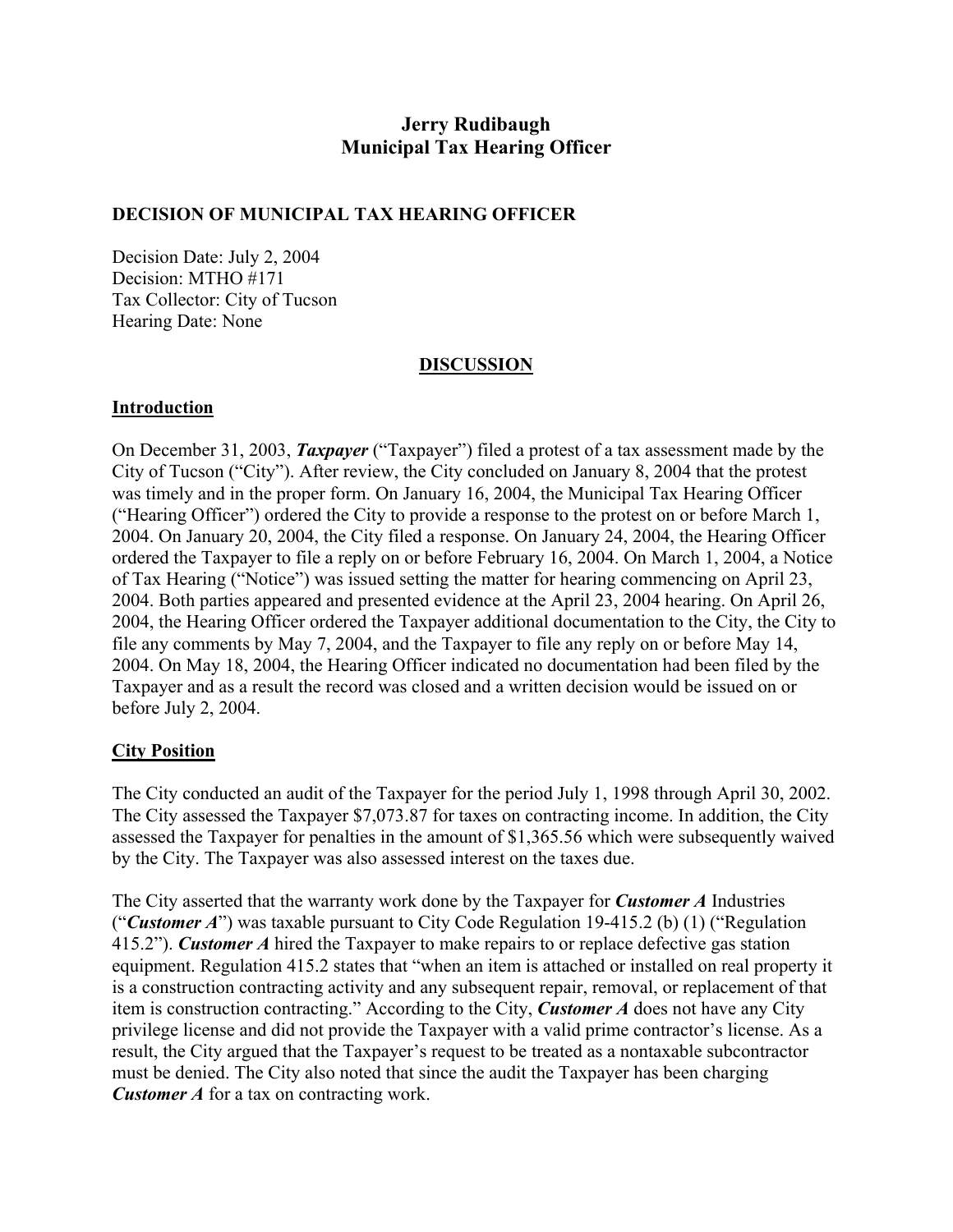The City requested documentation from the Taxpayer to demonstrate that a job at was outside the City. The Taxpayer never provided the requested documentation. As a result, the City recommended the job be held to be taxable.

In response to the Taxpayer's assertion that they had additional exemption certificates, the City agreed to review any provided. Since none were provided, the City recommended no change in the amount of exempt income. Based on all the above, the City requested the Taxpayer's protest be denied.

## **Taxpayer Position**

The Taxpayer protested three issues from the audit. The Taxpayer asserted they believed the work they were doing for *Customer A* was subcontracting work. The Taxpayer found out during the audit process that *Customer A* did not hold a valid City privilege license. However, the Taxpayer argued they should not be penalized because they thought they were handling it correctly. The Taxpayer also argued that sales to *Customer B* ("*Customer B*") should not be taxable. According to the Taxpayer, one of the sales taxed by the City was located in the City of Phoenix. The Taxpayer indicated they would supply documentation after the hearing to demonstrate the job at was not in the City. Lastly, the Taxpayer asserted they had found tax exempt certificates on three additional companies. While the Taxpayer indicated these certificates would be provided at the hearing, none were ever provided.

#### **ANALYSIS**

Clearly, the Taxpayer had underreported contracting income during the audit period. While the Taxpayer had an honest belief that *Customer A* was responsible for taxes on the jobs performed by the Taxpayer, the City determined that *Customer A* had no City privilege license number and had not paid taxes on the jobs. Further, the Taxpayer had failed to obtain any prime contractor's certificate from *Customer A*. As a result, the Taxpayer is liable for the tax pursuant to Section 415.

Based on a review of the Taxpayer's records, a job at was located in the City. While the Taxpayer disputed the job being in the City, the Taxpayer failed to provide any additional documentation either at the hearing or post-hearing. Similarly, the Taxpayer argued they had additional exemption certificates. None of the alleged additional certificates was provided either at the hearing or post-hearing. Because of the Taxpayer's failure to provide documentation to support its claims for the job and for the exemption certificates, we must deny those claims. Based on all the above, the Taxpayer's protest should be denied.

# **FINDINGS OF FACT**

1. On December 31, 2003, the Taxpayer filed a protest of a tax assessment made by the City.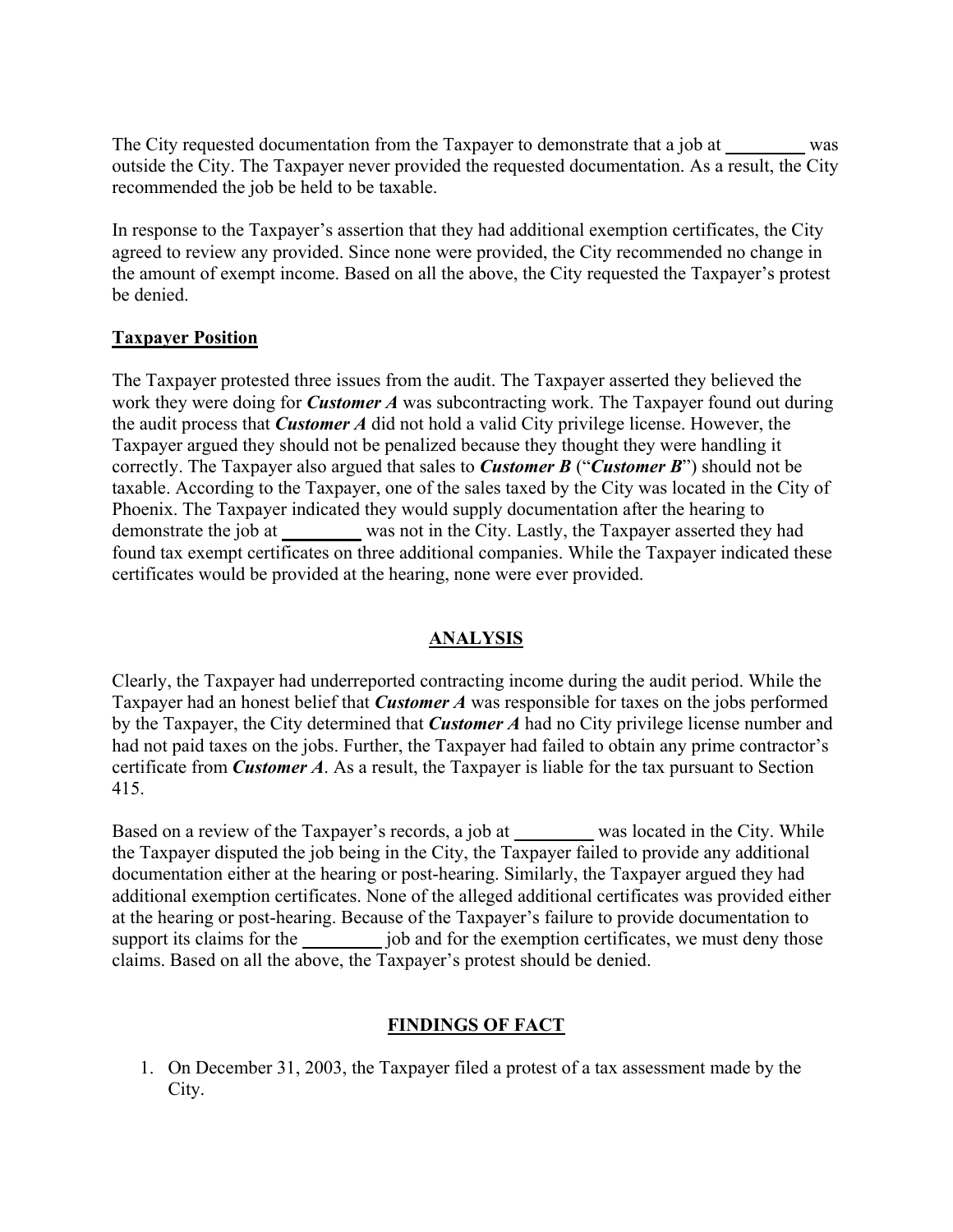- 2. After review, the City concluded on January 8, 2004 that the protest was timely and in proper form.
- 3. On January 16, 2004, the Hearing Officer ordered the City to provide a response to the protest on or before March 31, 2004.
- 4. On January 20, 2004, the City filed a response.
- 5. On January 24, 2004, the Hearing Officer ordered the Taxpayer to file a reply on or before February 16, 2004.
- 6. On March 1, 2004, a Notice was issued setting the matter for hearing commencing on April 23, 2004.
- 7. Both parties appeared and presented evidence at the April 23, 2004 Hearing.
- 8. The City conducted an audit of the Taxpayer for the period July 1, 1998 through April 30, 2002.
- 9. The City assessed the Taxpayer \$7,073.87 for taxes on contracting income.
- 10. The City assessed the Taxpayer for penalties in the amount of \$1,365.56 which were subsequently waived by the City.
- 11. The Taxpayer was also assessed interest on the tax assessment.
- 12. The Taxpayer performed contracting work for *Customer A*.
- 13. *Customer A* has no City privilege license and did not provide the Taxpayer with a valid prime contractor's license.
- 14. Since the audit, the Taxpayer has been charging *Customer A* for a tax on contracting work.
- 15. The Taxpayer failed to provide documentation to demonstrate that a job at was outside the City.
- 16. The Taxpayer failed to provide additional exemption certificates.

#### **CONCLUSIONS OF LAW**

- 1. Pursuant to ARS Section 42-6056, the Municipal Tax Hearing Officer is to hear all reviews of petitions for hearing or redetermination under the Model City Tax Code.
- 2. City Code Section 19-415 imposes a tax on contracting income.
- 3. The Taxpayer had underreported their contracting income during the audit period.